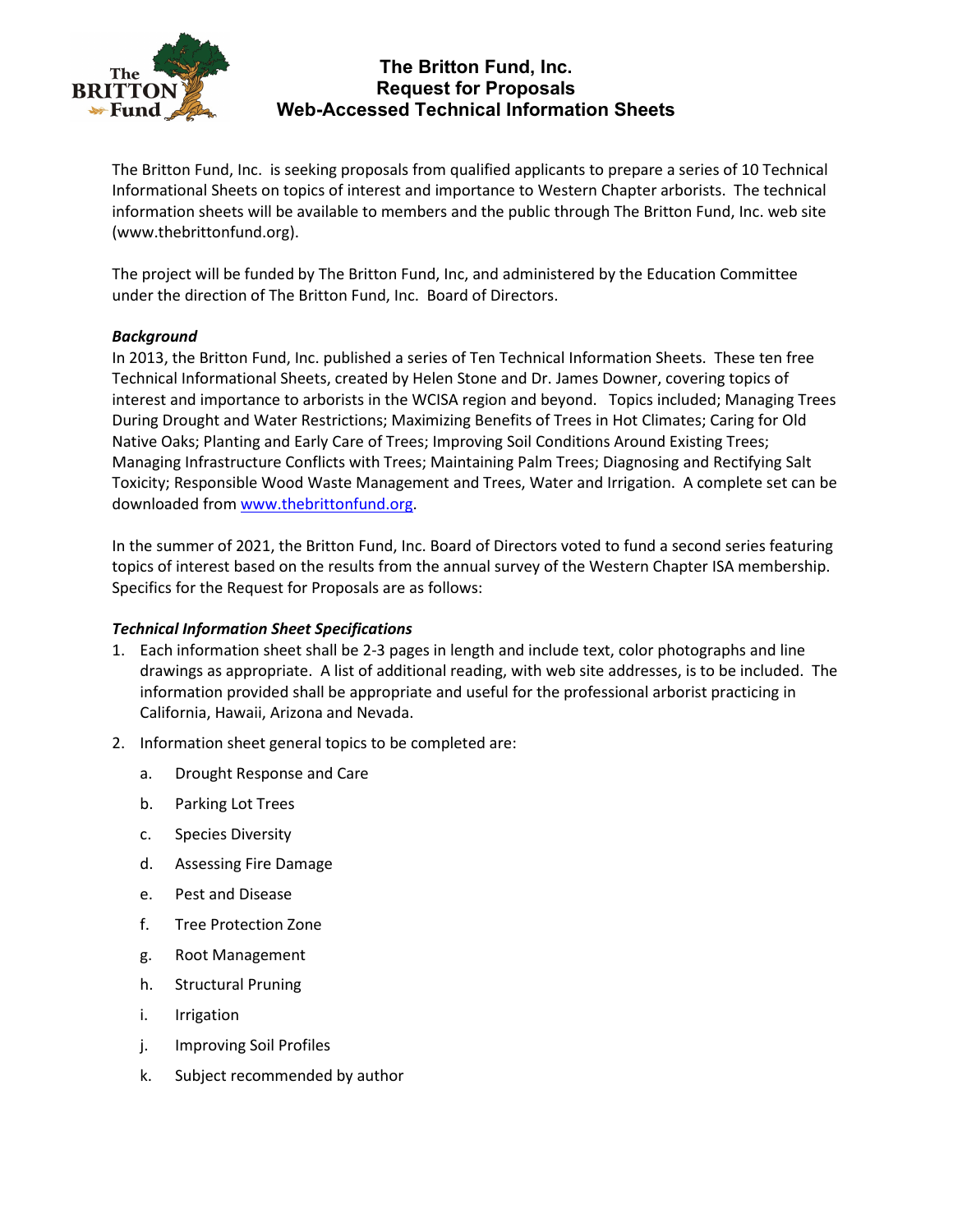- 3. A page layout and organizational style shall be established that will be applied to each Technical Information Sheet. The Britton Fund, Inc. logo shall be included on each Sheet.
- 4. Drafts of two Technical Information Sheets shall be submitted to the Education Committee for review and comment before undertaking the remaining work. Comments and recommendations shall be incorporated into future work.
- 5. Prepare and distribute digital files for all Technical Information Sheets in Word to the Education Committee. The Education and Research Committees will provide editorial comments.
- 6. Edit documents to the satisfaction of the Education and Research Committees.
- 7. Provide digital files for all approved Technical Information Sheets in MS Word.
- 8. Prepare an article describing the project for publication in Western Arborist.
- 9. Describe project and results in a presentation at the WCISA Annual Conference.

## **Qualifications of applicant**

Membership in Western Chapter ISA is preferred but not required.

Applicant must have superior knowledge in the subject areas and demonstrated ability to write clearly and concisely.

### **Application procedures**

Proposals are limited to 4 pages and must include the following information:

- 1. Applicant name, title, address, phone, email
- 2. Proposed outline of two Technical Information Sheets and a sample mock-up.
- 3. Itemized budget, including 50% matching funds to be provided by applicant. **Grant funds cannot be used to pay overhead expenses.**
- 4. Project schedule (starting date, due date for drafts of two Technical Information Sheets, due date for drafts of all 10 Technical Information Sheets, completion date).
- 5. Relevant experience and citations by applicant.

Submit a typed original proposal to Rose Epperson, The Britton Fund, Inc., 31910 Country Club Drive Dr., Porterville, CA 93257. **Proposals must be received (not postmarked) by March 1, 2022.** Proposals may be sent electronically t[o repperson@wcisa.net.](mailto:repperson@wcisa.net)

## **Proposal Selection and notification**

Proposals are evaluated by The Britton Fund, Inc. Research and Education Committees. Evaluation criteria include the appropriateness of the project approach, demonstration of qualifications of the applicant, and reasonableness of the budget to compete the project.

Recommendations for grant awards will be forwarded to The Britton Fund, Inc. Board of Directors for ratification in March 2022. Grantees will be notified by April 1, 2022.

## **Agreements and project funding**

The Britton Fund, Inc. retains all copyrights, source codes, and/or patents resulting from research and education funded by The Britton Fund, Inc. The Britton Fund, Inc. retains the right to modify the